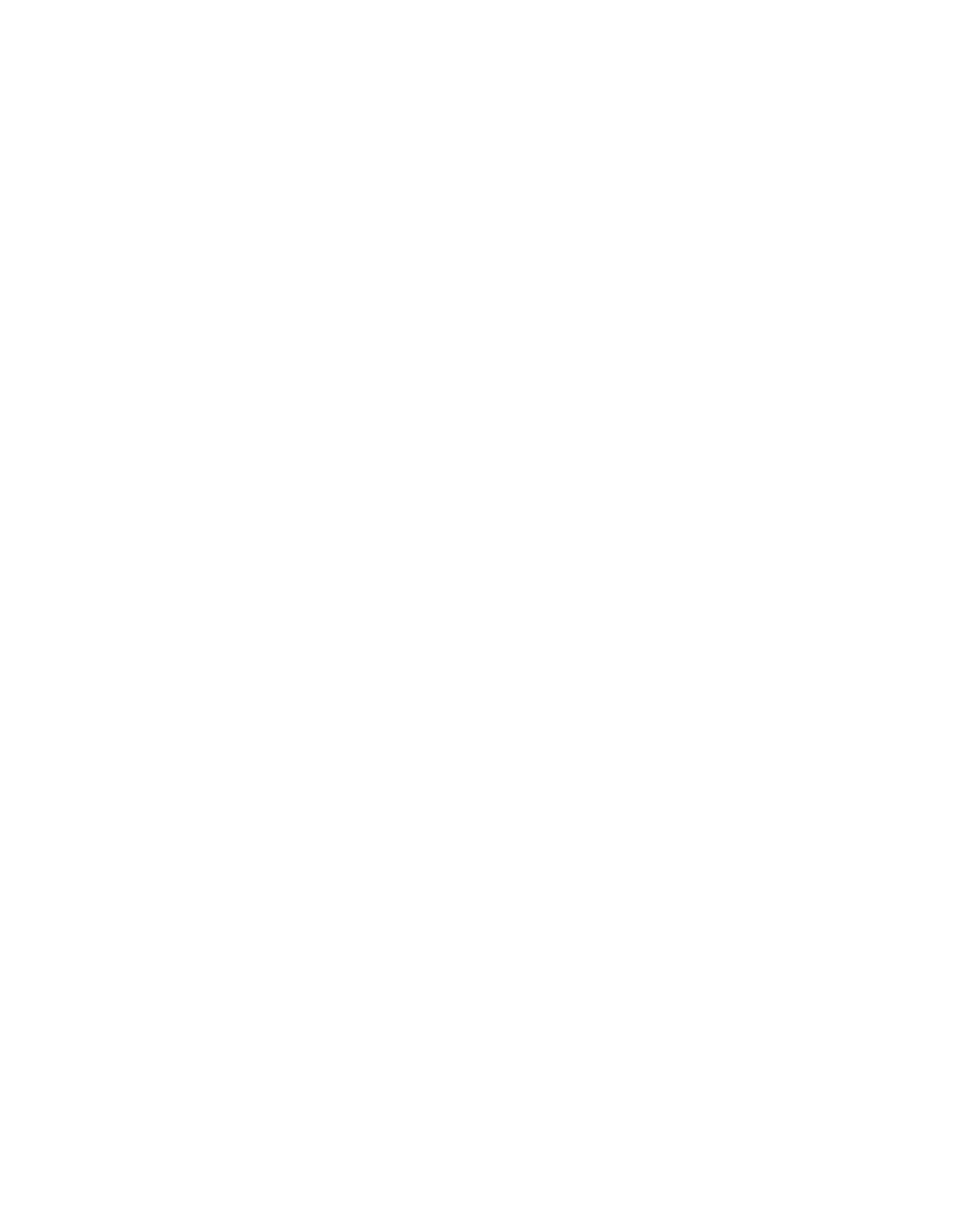# **TABLE OF CONTENTS**

| 101 |  |
|-----|--|
| 102 |  |
| 103 |  |
|     |  |
| 105 |  |
| 106 |  |
| 107 |  |
|     |  |
|     |  |
| 301 |  |
| 302 |  |
| 303 |  |
| 304 |  |
| 305 |  |
| 306 |  |
| 307 |  |
| 308 |  |
| 309 |  |
| 310 |  |
| 311 |  |
| 312 |  |
|     |  |
| 401 |  |
| 402 |  |
| 403 |  |
| 404 |  |
| 405 |  |
| 406 |  |
| 407 |  |
| 408 |  |
| 409 |  |
| 410 |  |
| 411 |  |
|     |  |
| 501 |  |
| 502 |  |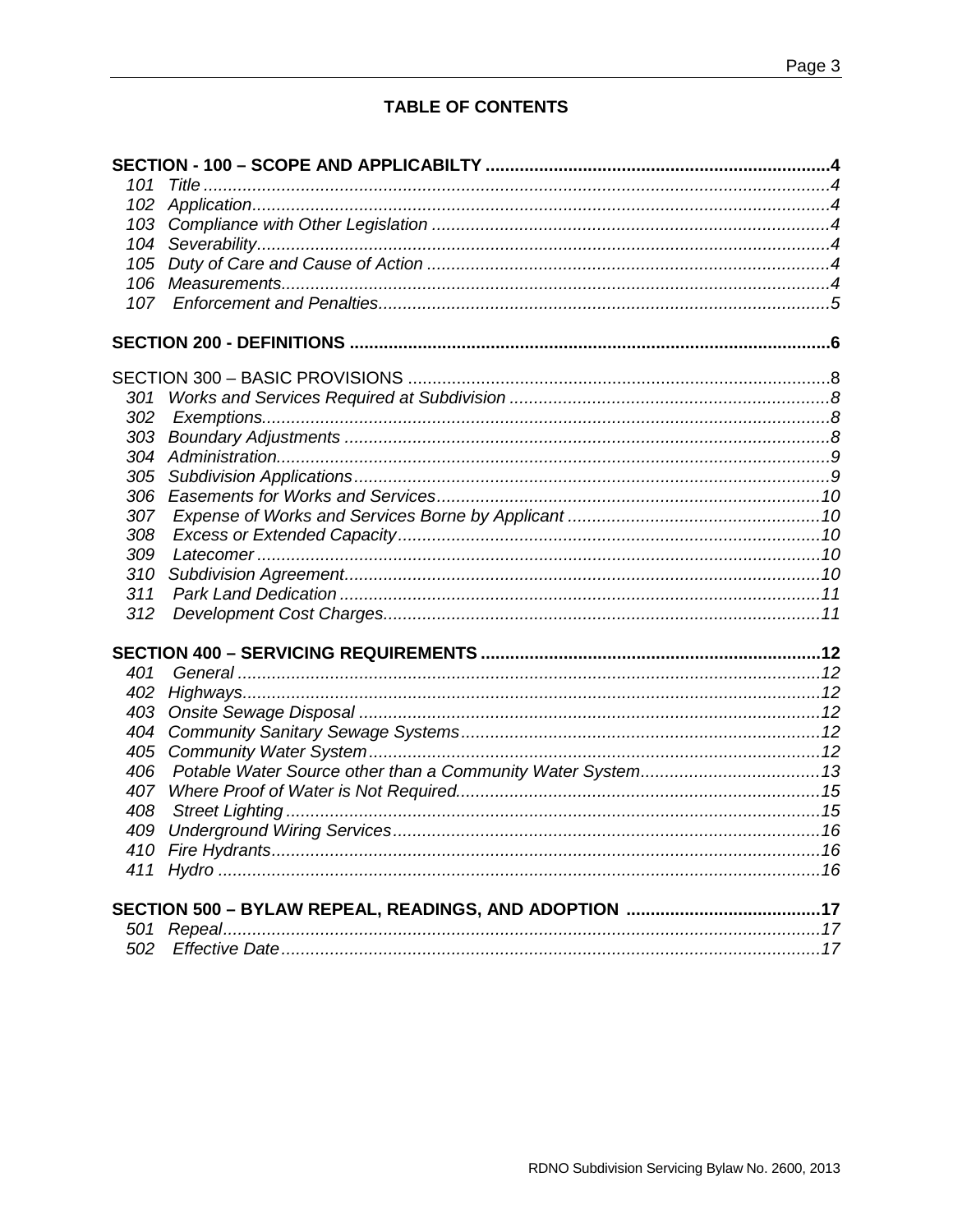# **SECTION 100 – SCOPE AND APPLICABILITY**

**WHEREAS** Part 26, Division 11 *[Subdivision and Development Requirements]* of the *Local Government Act*, states that the Board of the **Regional District** of North Okanagan may, by bylaw, regulate and require the provision of **works** and **services** in respect of the **subdivision** of land;

**AND WHEREAS** the Board of the **Regional District** of North Okanagan wishes to ensure that subdivision and development does not result in excessive cost to the **Regional District** of North Okanagan to provide **services**;

**NOW THEREFORE**, the Board of the **Regional District** of North Okanagan, in open meeting assembled hereby, enacts as follows:

# **101 Title**

This Bylaw may be cited as the *"Regional District of North Okanagan Subdivision Servicing Bylaw No. 2600, 2013"***.** 

# **102 Application**

This bylaw applies to the unincorporated areas of the **Regional District**, including Electoral Areas "B", "C", "D", "E" and "F".

# **103 Compliance with Other Legislation**

Nothing in this Bylaw shall be taken to relieve any person from complying with the provisions of any other Bylaw of the **Regional District** or applicable provincial or federal statute or regulation.

# **104 Severability**

If any section, subsection, sentence, clause, or phrase of this Bylaw is for any reason held to be invalid by a decision of any court of competent jurisdiction, such decision shall not affect the validity of the remaining portions of this Bylaw.

# **105 Duty of Care and Cause of Action**

This bylaw does not create any duty at law on the part of the **Regional District**, its Board, Officers, employees, or other representatives concerning anything contained in this bylaw. All **works**, **services**, improvements, and all matters required pursuant to this bylaw are the responsibility of the **applicant** and all persons acting on their behalf. No approval of any kind, certificate, permit, review, inspection, or other act or omission by the **Regional District** or any of its representatives, including any enforcement or lack of enforcement of the provisions of this bylaw, shall relieve the **applicant** and all persons acting on their behalf from this duty pursuant to this bylaw and shall not create any cause of action in favour of any person.

# **106 Measurements**

Metric units are used for all measurements in this Bylaw. The equivalent of those units, in imperial measure, shown in brackets following each metric measurement, are included for convenience only.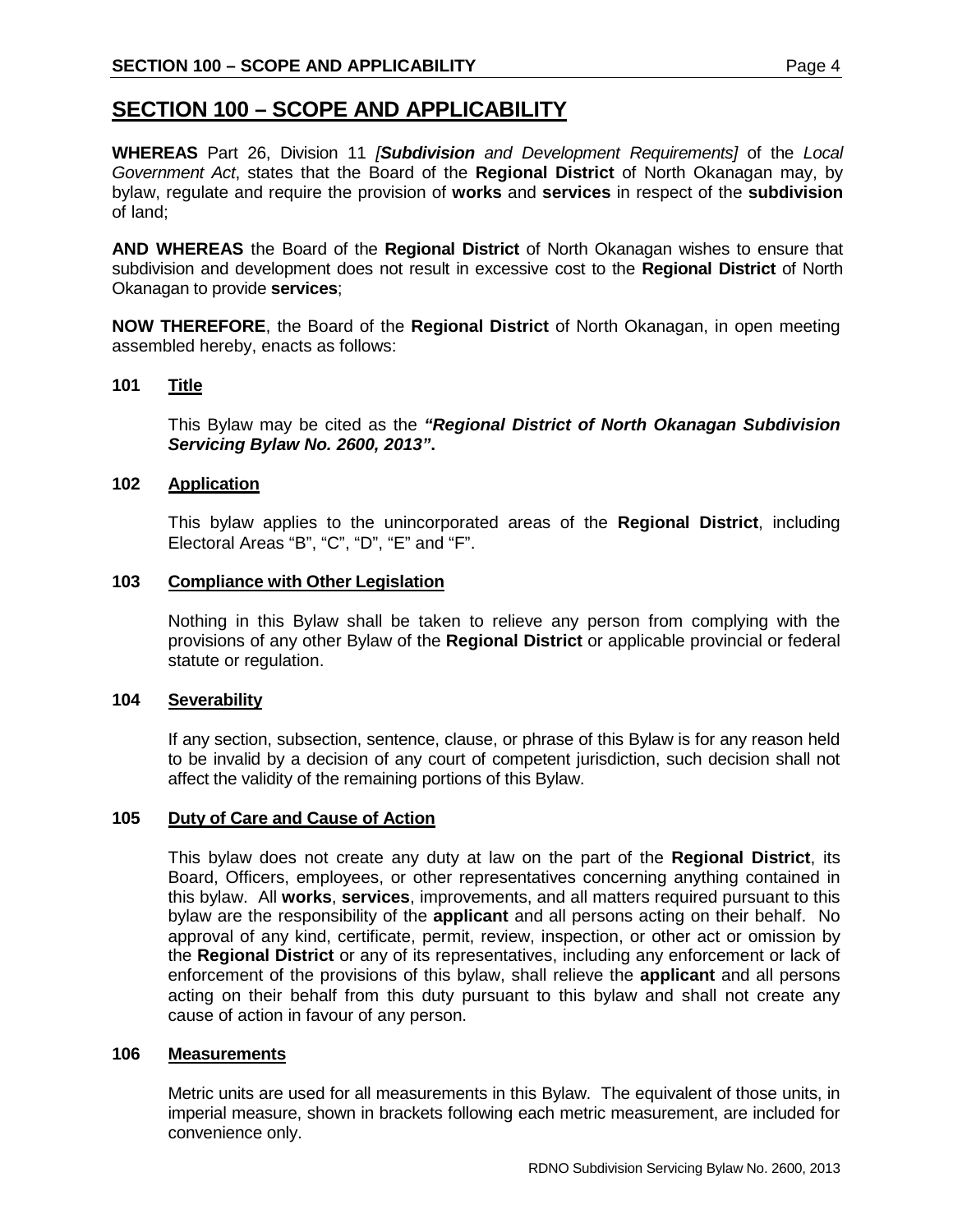#### **107 Enforcement and Penalties**

- 1. Any person who:
	- a. violates bylaw provisions;
	- b. causes or permits any act in contravention or violation of bylaw provisions;
	- c. neglects or omits bylaw requirements;
	- d. carries out, causes, or permits to be carried out any **subdivision** in a manner prohibited by or contrary to bylaw provisions;
	- e. fails to comply with bylaw orders, directions, or notices;
	- f. prevents, obstructs or attempts to prevent or obstruct the authorized entry of any person authorized under this Bylaw to enter upon lands;

will be guilty upon summary conviction of an offence under this bylaw.

- 2. Any person who violates bylaw provisions may, upon summary conviction, be liable to a maximum fine of \$5000 per offence<sup>[1](#page-4-0)</sup>, plus the cost of prosecution, for each offence. The penalties imposed under this section are a supplement to and not a substitute for any other remedy to an infraction of this bylaw. Each day's continuance of an offence under this Bylaw constitutes a new and distinct offence.
- 3. The General Manager, Planning and Building or his/her designate, may order:
	- a. a person who contravenes this bylaw to comply with the bylaw within a time limit specified in the order; and/or
	- b. construction to stop on the **works**, or any part thereof, if such **works** is proceeding in contravention of this bylaw.

 $\overline{a}$ 

<span id="page-4-0"></span><sup>1</sup> In accordance with Section 787 of the *Criminal Code of Canada*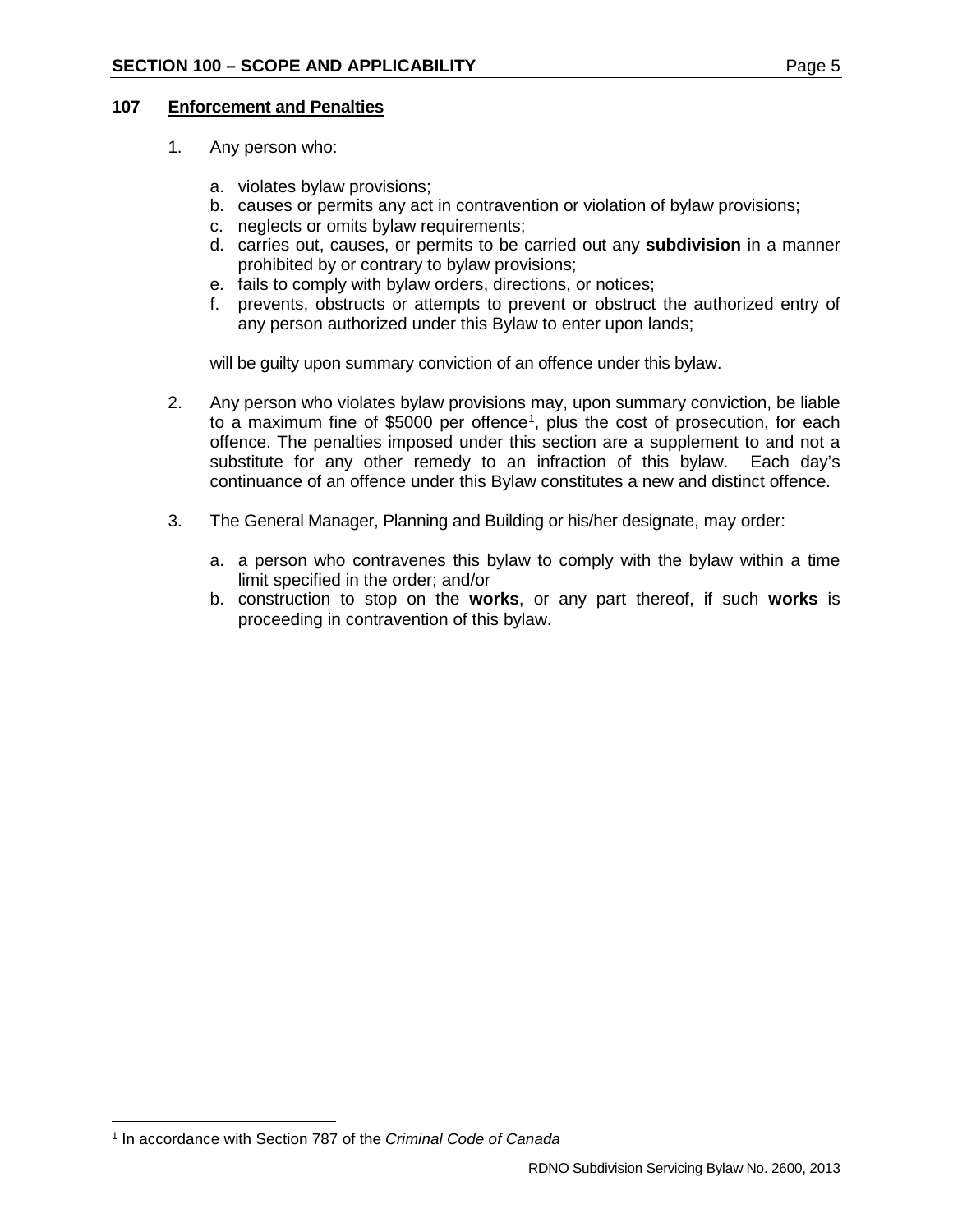# **SECTION 200 – DEFINITIONS**

In this bylaw;

**APPLICANT** means an owner of land or his/her authorized agent applying for approval of a subdivision.

**APPROVING OFFICER** means a person appointed by the Province in accordance with the *Land Title Act*, and amendments thereto*.* 

**CERTIFICATE OF COMPLIANCE** means a written confirmation from the **Regional District** to the **Approving Officer** that the **applicant** has satisfied all conditions of the **Regional District** with respect to a proposed **subdivision**.

**COMMUNITY SANITARY SEWAGE SYSTEM** means a system of **works** which is established and operated in accordance with provincial legislation and regulations that may apply, for the collection, treatment and disposal of sanitary sewage.

**COMMUNITY WATER SYSTEM** means a system of **works**, which is established and operated in accordance with provincial legislation and regulations that may apply, for the provision of water to more than one single family residence, and which is owned, operated and maintained by the **Regional District**, a Strata Corporation, Improvement District, Irrigation District, Water Utility, Water Users' Community, or other body.

**HIGHWAY** means any dedicated public street, road, lane, walkway, bridge or any other way as defined in the *Transportation Act*, but does not include a private right-of-way or easement on private property.

**HYDRO** means hydroelectricity provided by BC Hydro or other electric utility regulated by the British Columbia Utilities Commission.

# **LEGALLY CONSTRUCTED DWELLING** means:

- 1. a residential dwelling that has been constructed in accordance with a Building Permit or Authorization to Construct issued by the **Regional District**; or
- 2. a residential dwelling proven to have been constructed prior to 1986 or a sworn affidavit stating that the dwelling was constructed prior to 1986.

**ONSITE SEWAGE DISPOSAL** means the onsite disposal of sewage effluent utilizing a system that is designed, constructed, and maintained in accordance with provincial legislation and regulations that may apply.

**PARCEL** means any lot, block or other area in which land is held or into which land is subdivided or any remaining portion of the land that is being subdivided but which does not include a **highway** or portion thereof.

**POTABLE WATER** means water that meets the microbiological parameters and the health based chemical and physical parameters of the *Guidelines for Canadian Drinking Water Quality.*

**PUMPING TEST** means a test conducted in accordance with the minimum requirements specified in this bylaw and intended to reliably estimate well yield by pumping groundwater from a well and taking measurements of the water level drawdown and recovery.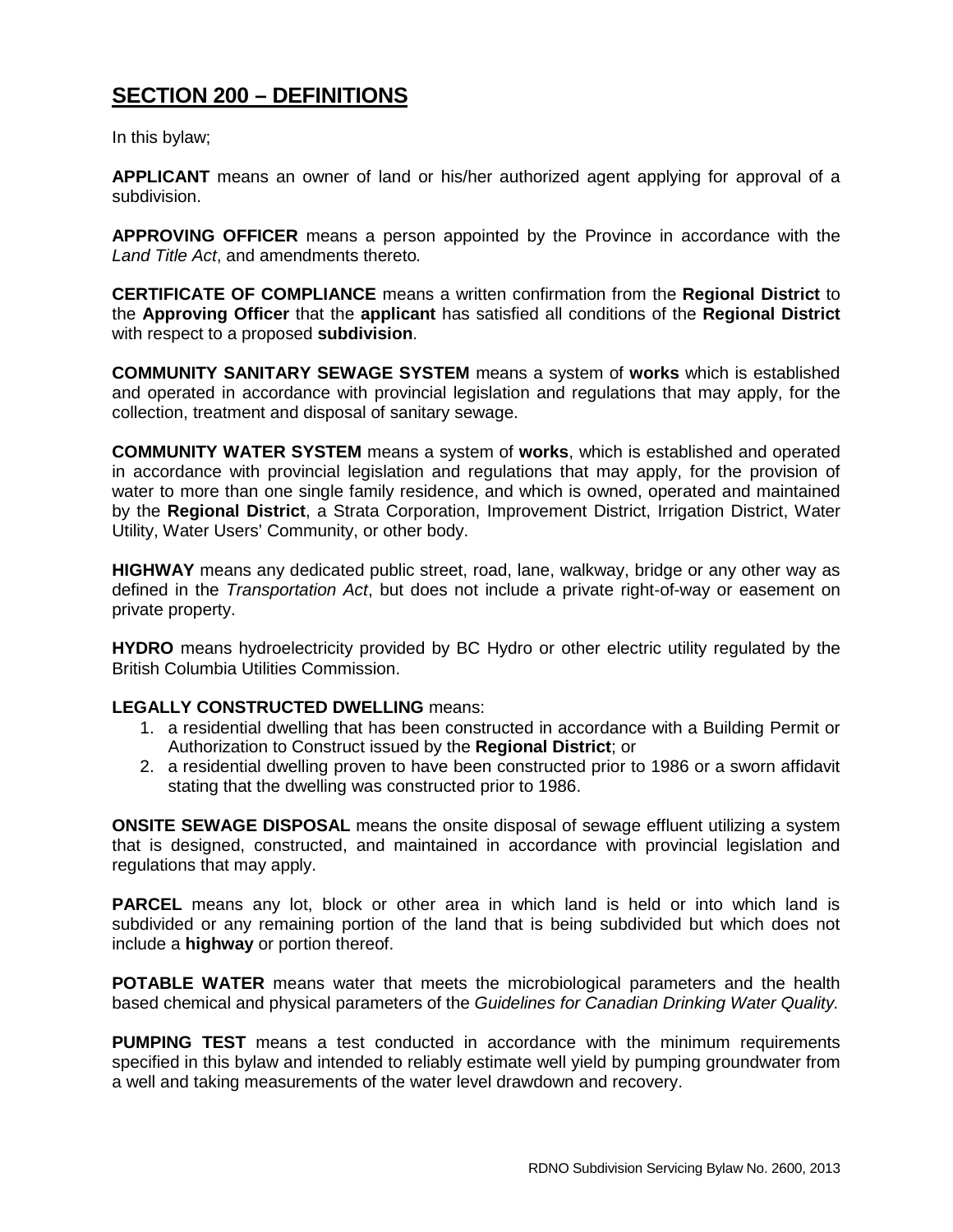**QUALIFIED PROFESSIONAL** means a person who is registered or licensed as a Professional Engineer or Professional Geoscientist under the *Engineers and Geoscientists Act of British Columbia*.

**QUALIFIED WATER QUALITY SPECIALIST** means a **Qualified Professional**, or a person designated under the Applied Science Technologists and Technicians Act, or a person who provides written confirmation of their certification and authority to verify that a water source meets the **potable water** standards of this bylaw or to determine the potential for, and method of, treating a water source to ensure that it meets the **potable water** standards of this bylaw.

**QUALIFIED WELL DRILLER** means a person being listed on the Register of Qualified Well Drillers in the Province of British Columbia pursuant to the Ground Water Protection Regulation.

**QUALIFIED WELL PUMP INSTALLER** means a person being listed on the Register of Qualified Well Pump Installers in the Province of British Columbia pursuant to the Ground Water Protection Regulation.

**REGIONAL DISTRICT** means the **Regional District** of North Okanagan as described in its Letters Patent and amendments thereto but shall not include incorporated municipalities.

**SECURITY DEPOSIT** means an unconditional Irrevocable Letter of Credit or bank draft drawn on a chartered bank in Canada, or cash.

**SUBDIVISION** means the division of land into two (2) or more **parcels**, whether by plan, apt descriptive words, or otherwise as defined in the *Land Title Act* or under the *Strata Property Act*.

**WELL YIELD TEST** means a test using bailing or air lifting methods to determine a rough estimate of how much water a groundwater well can produce.

**WORKS and SERVICES** means the improvement required to be constructed, erected or installed under this bylaw on or adjacent to land under application for **subdivision**, including the installation of water, sewer and other matters required of this bylaw.

**ZONE** means a **zone** established under Part 26, Division 7 of the *Local Government Act*, and any amendments thereto, and as specified in the zoning bylaws of the **Regional District**, and any amendments made thereto.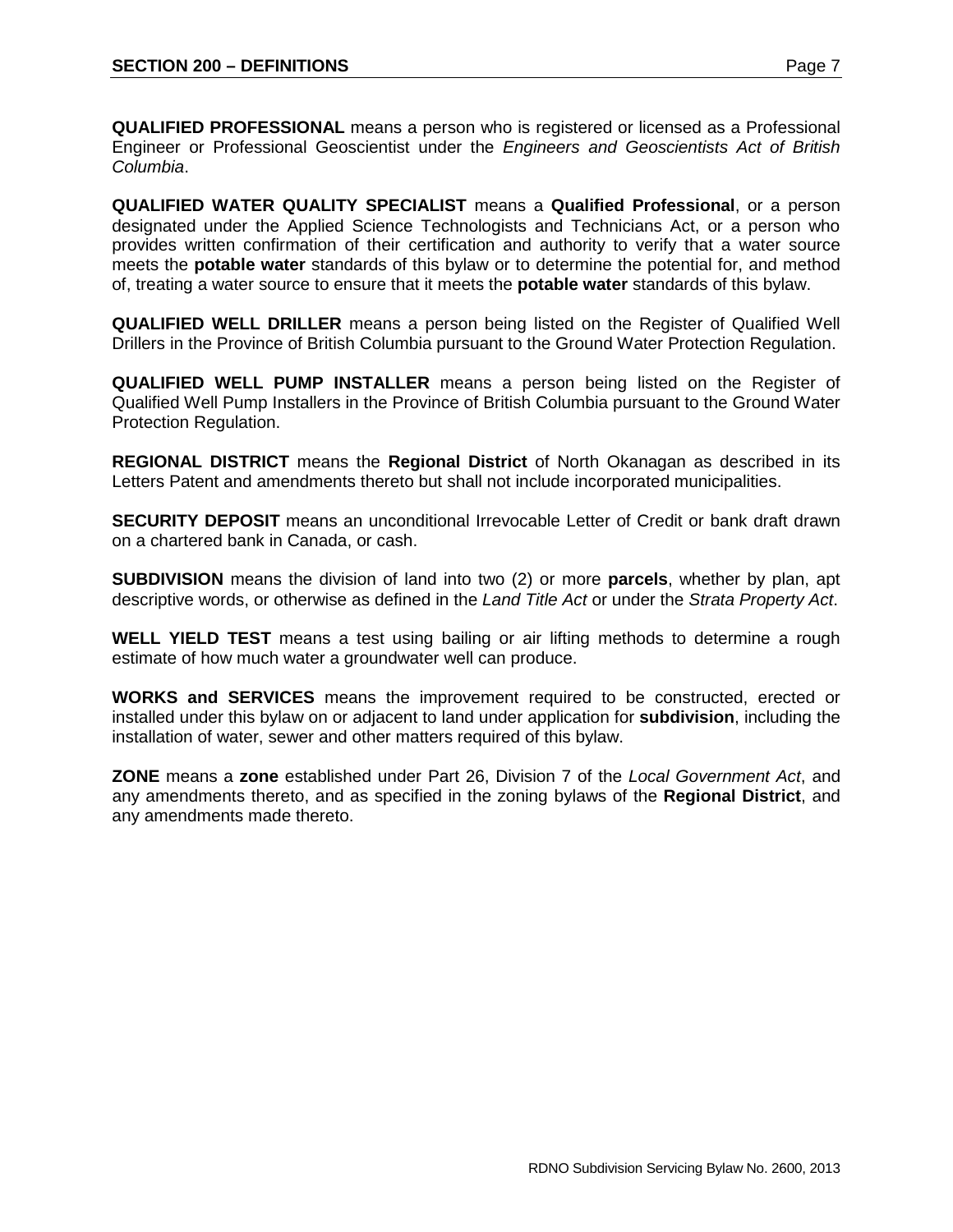# **SECTION 300 – BASIC PROVISIONS**

# **301 Works and Services Required at Subdivision**

An **applicant** who applies for a **subdivision** must provide as a condition of approval:

- 1. on a **highway** immediately adjacent to the **parcel**; and/or
- 2. on the **parcel** itself,

the **works and services** that are required to be provided under this bylaw.

# **302 Exemptions**

The servicing requirements of this bylaw shall not apply:

- 1. Where the **parcel** being created is to be used solely for the unattended equipment necessary for the operation of;
	- a. a **community water system,**
	- b. a **community sanitary sewage system**,
	- c. a community gas distribution system,
	- d. a community radio or television receiving antenna,
	- e. a radio or television broadcasting antenna,
	- f. a telecommunication relay station,
	- g. an automatic telephone exchange,
	- h. an air or marine navigational aid,
	- i. electrical substations or generating stations, or,
	- j. any other similar public service or quasi-public service facility or utility.
- 2. Where the **parcel** being created is to be used solely as public park or as public park in combination with one or more of the uses listed in Section 301.1.

# **303 Boundary Adjustments**

- 1. Where an application proposes to adjust **parcel** boundaries, and whereby additional parcels would not be created and the proposed parcels are serviced with existing **services** required by this bylaw, the **services** are not required to be upgraded to comply with the requirements of this bylaw. The **applicant** must however provide a plan drawn to scale with metric dimensions and areas indicating the locations of all existing and proposed property lines, existing buildings, structures, streams, and **services** including power, water, sewer, and onsite disposal. Where the existing **services** are not located within the proposed parcel which they will service, the location and access to the service shall be protected by an easement. Additional servicing or upgrading of existing **services** may be required by other agencies.
- 2. Where an application proposes to adjust **parcel** boundaries, and whereby additional parcels would not be created and the proposed parcels are not serviced with existing **services** required by this bylaw, the **subdivision** must comply with the servicing requirements outlined in Section 400 of this Bylaw.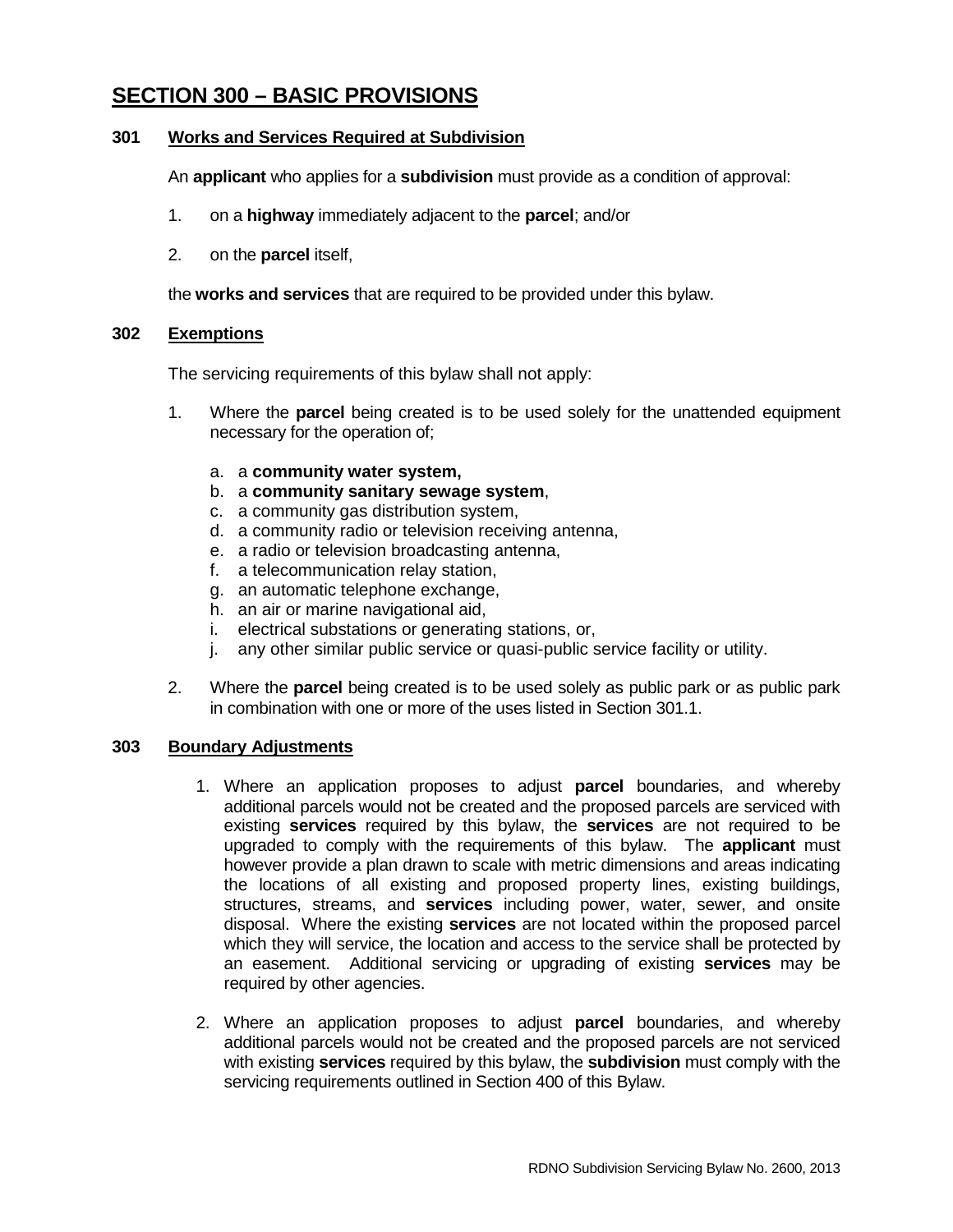# **304 Administration**

The General Manager, Planning and Building or his/her designate, is authorized to administer this bylaw, in regard to matters of **subdivision** and to enter any lands for which a **subdivision** application has been made at any reasonable time to determine whether the regulations contained in this bylaw are being complied with.

The General Manager, Planning and Building or his/her designate, may direct that tests of materials, equipment, devices, construction methods, assemblies or soil conditions be made or sufficient evidence or proof be submitted, at the expense of the **applicant**, to determine whether the materials, equipment, devices, construction methods, assemblies or soil conditions meet the requirements of this bylaw.

Applications for **subdivision** will be reviewed by the General Manager, Planning and Building or his/her designate, for compliance with the bylaws of the **Regional District**. Nothing contained in this bylaw shall relieve the **applicant** from the responsibility to seek out and comply with legislation applicable to the **subdivision**.

This bylaw outlines the **Regional District's** minimum requirements and regulations pertaining to the **subdivision** of property. Water Utilities, the Ministry of Transportation and Infrastructure, the Interior Health Authority and other authorities have additional requirements, regulations and approval procedures not contained in this bylaw. It is the **applicant's** responsibility to ensure that the requirements, regulations and approval procedures of all authorities having jurisdiction are met. Where requirements and regulations of other authorities conflict with this bylaw, the more stringent requirements and regulations shall apply.

#### **305 Subdivision Applications**

Applications for **subdivision** must be submitted to the **Approving Officer**.

Application for conversion of a previously occupied building into strata lots must be made to the **Regional District**.

An application fee must be submitted to the **Regional District**, in the amount specified in the *Regional District of North Okanagan Development Application Procedures and Administrative Fees Bylaw No. 2315, 2008*, and amendments thereto,

- 1. upon referral of the application for **subdivision** to the **Regional District** by the Ministry of Transportation and Infrastructure or,
- 2. upon application to the **Regional District** for conversion of a previously occupied building into strata lots.

The **Regional District** will supply written comments to the Ministry of Transportation and Infrastructure on **subdivision** applications referred to the **Regional District** by the Ministry of Transportation and Infrastructure.

The **Regional District's** written comments are valid for 18 month periods, which may be extended for additional 12 month periods, upon written request from the **applicant**. The **Regional District**, upon receipt of a written request for an extension from Ministry of Transportation and Infrastructure, will re-issue comments, with revisions if necessary, to the Ministry of Transportation and Infrastructure.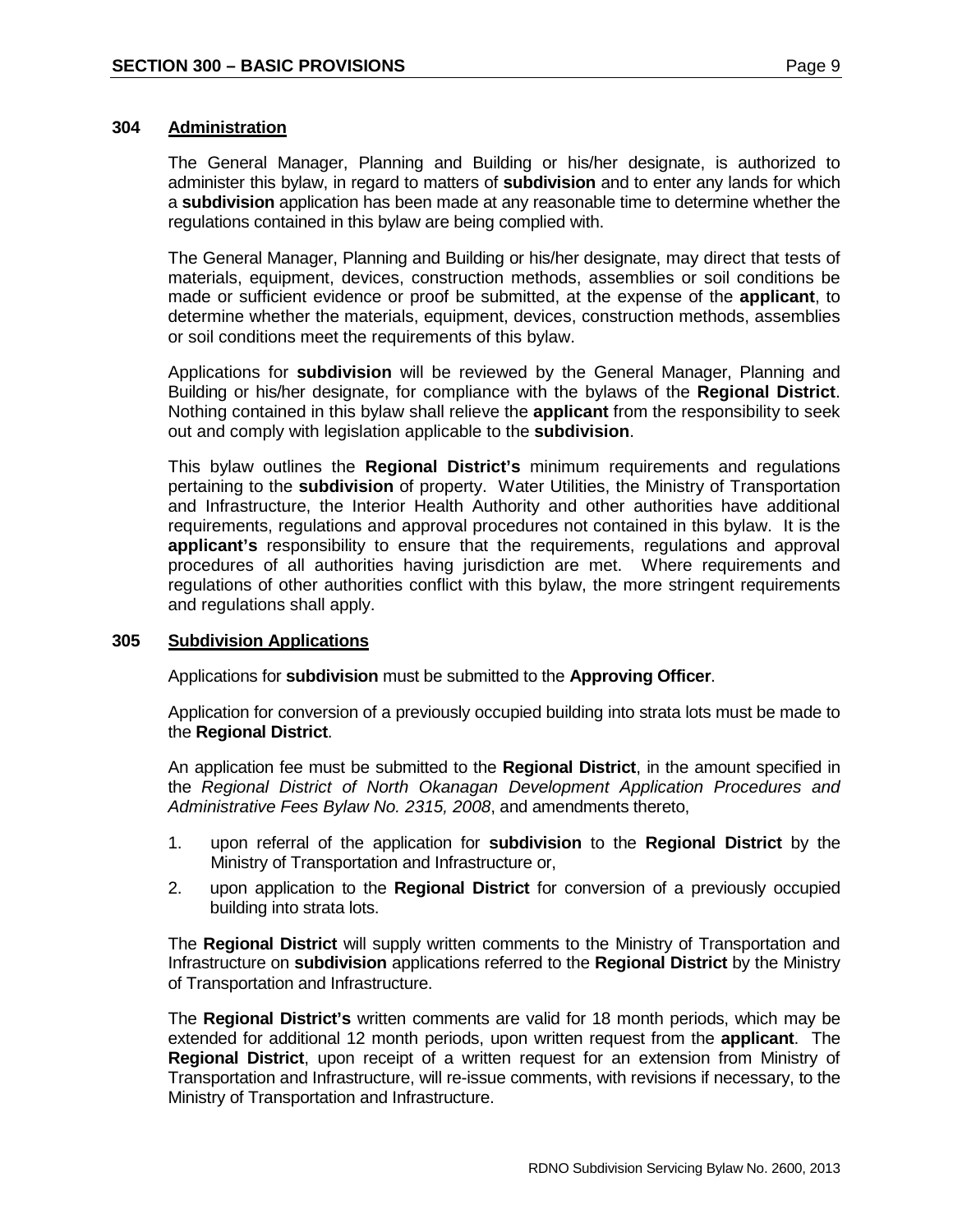Prior to the **Regional District** providing a **Certificate of Compliance** to the **Approving Officer**, the **applicant** must supply the **Regional District** with a copy of the survey plan proposed for registration in the Land Title Office.

#### **306 Easements for Works and Services**

Where **services** to an individual **parcel** are not proposed to be provided from a **highway** or through onsite servicing, the **applicant** must grant or acquire permits and/or easements for **services** for individual **parcels**, in favour of the benefiting parcel and in a form acceptable to the **Regional District** that the easement will not be altered or discharged without the approval of the **Regional District**. Easements for **works and services** do not include easements for access.

#### **307 Expense of Works and Services Borne by Applicant**

All **works and services** or any documentation required by this bylaw must be designed, located, constructed, installed, and supplied at the expense of the **applicant**.

All fees or charges required under this bylaw; other bylaws of the **Regional District** or which are required by other authorities having jurisdiction must be paid at the expense of the **applicant**.

#### **308 Excess or Extended Capacity**

Pursuant to Section 939 of the *Local Government Act*, the **Regional District** may require the **applicant** to provide, at the **applicant's** expense, excess or extended **services** to provide service to land other than the **parcel** being subdivided. An **applicant** may be required to provide drawings that define catchment areas, benefitting properties, design drawings, a traffic impact analysis and/or an onsite utilities impact analysis to assist the **Regional District** in making a determination under Section 939 of the *Local Government Act*.

#### **309 Latecomer**

Where the **applicant** is required to provide excess or extended **services**, the **applicant** is entitled to receive latecomer payments in accordance with:

- 1. Section 939 of the *Local Government Act*; and
- 2. Any latecomer policy of the **Regional District**;

unless the excess or extended service is under the jurisdiction of other authorities, in which case, the policies, practices, and bylaws of that other authority must be followed.

# **310 Subdivision Agreement**

A **Certificate of Compliance** may be issued by the **Regional District** prior to the completion (construction and installation) of the required **works**, where: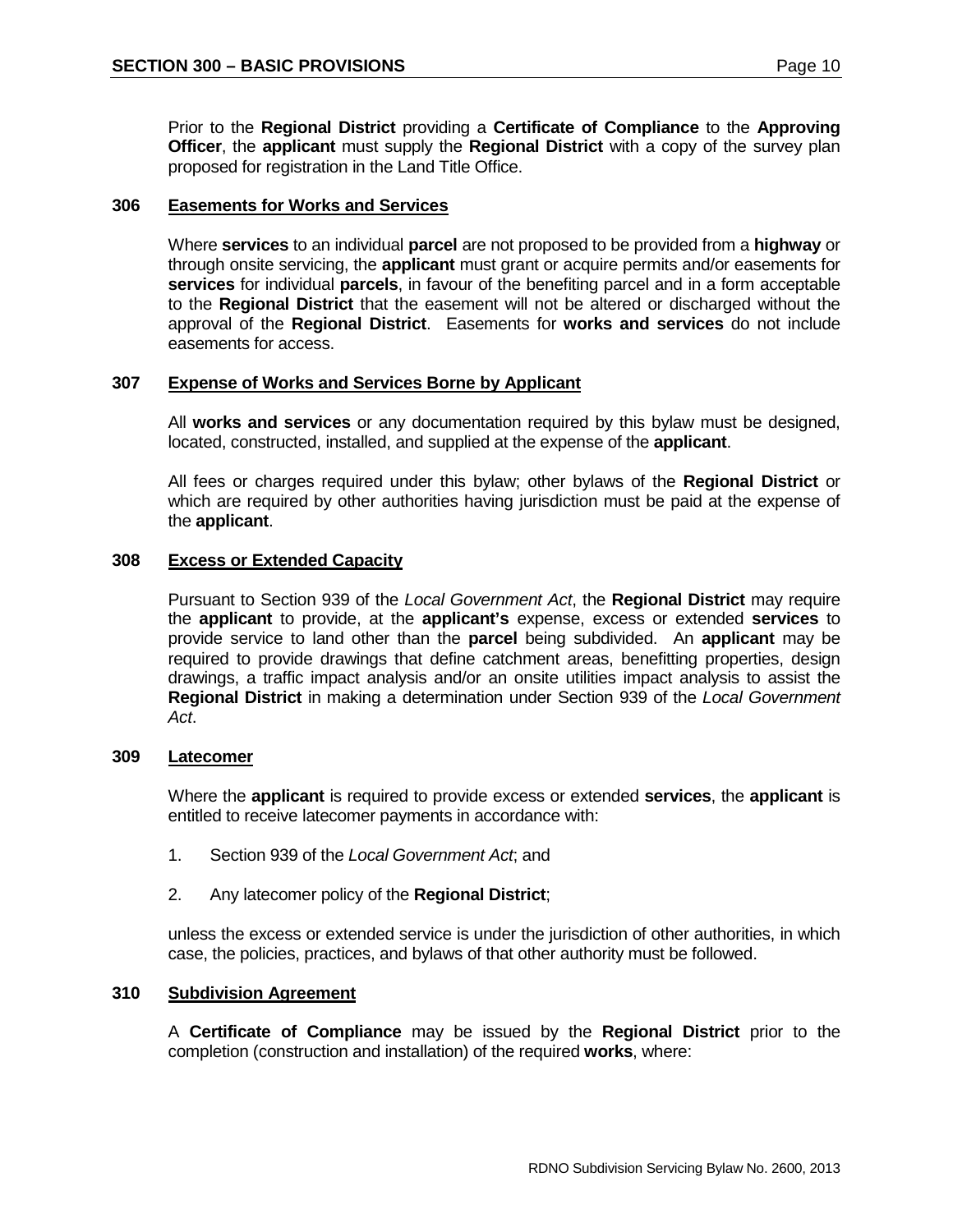- 1. The **applicant** enters into a subdivision development agreement with the **Regional District**, as provided for in Section 940(2)(b) of the *Local Government Act*, accepting the terms and conditions in that agreement and undertaking to construct and install the required **works** within the term specified in the agreement; and,
- 2. The **applicant** deposits with the **Regional District** a **security deposit** in the amount of one hundred and twenty five percent (125%) of the estimated value of construction of the **works** as estimated in writing by the **applicant's** engineer; and,
- 3. The **applicant** provides written proof that all of the requirements of the Ministry of Transportation and Infrastructure and other agencies having jurisdiction have been met.

As construction and installation of the **works** are completed, the amount of the **security deposit** may be reduced in proportion to the amount of **works** remaining to be completed, as estimated in writing by the **applicant's** engineer and approved by the **Regional District's** General Manager, Planning and Building or his/her designate or to an amount not less than twenty five percent (25%) of the total cost of, construction and installation of the **works**. At the time of final approval of the **works** by the **Regional District** a warranty security in the amount of ten percent (10%) of the **security deposit** will be retained by the **Regional District** for a period of one (1) year and the balance of the **security deposit** outstanding will be returned to the **applicant**. With the approval of the **Regional District's** General Manager, Planning and Building or his/her designate, at the conclusion of the one year warranty period, the final ten percent (10%) of the **security deposit** will be returned to the **applicant**.

Should any person fail to construct or install any **works** required under this bylaw, the **Regional District**, its agents, or servants, may construct or install the **works** at the expense of the **applicant** in default and the expense may be recovered from the **security deposit** held by the **Regional District**.

# **311 Park Land Dedication**

Park land shall be dedicated, or payment in lieu of park land shall be paid, in accordance with the provisions of Section 941 of the *Local Government Act*.

# **312 Development Cost Charges**

Development Cost Charges shall be paid in accordance with the Development Cost Charge Bylaws of the applicable jurisdiction.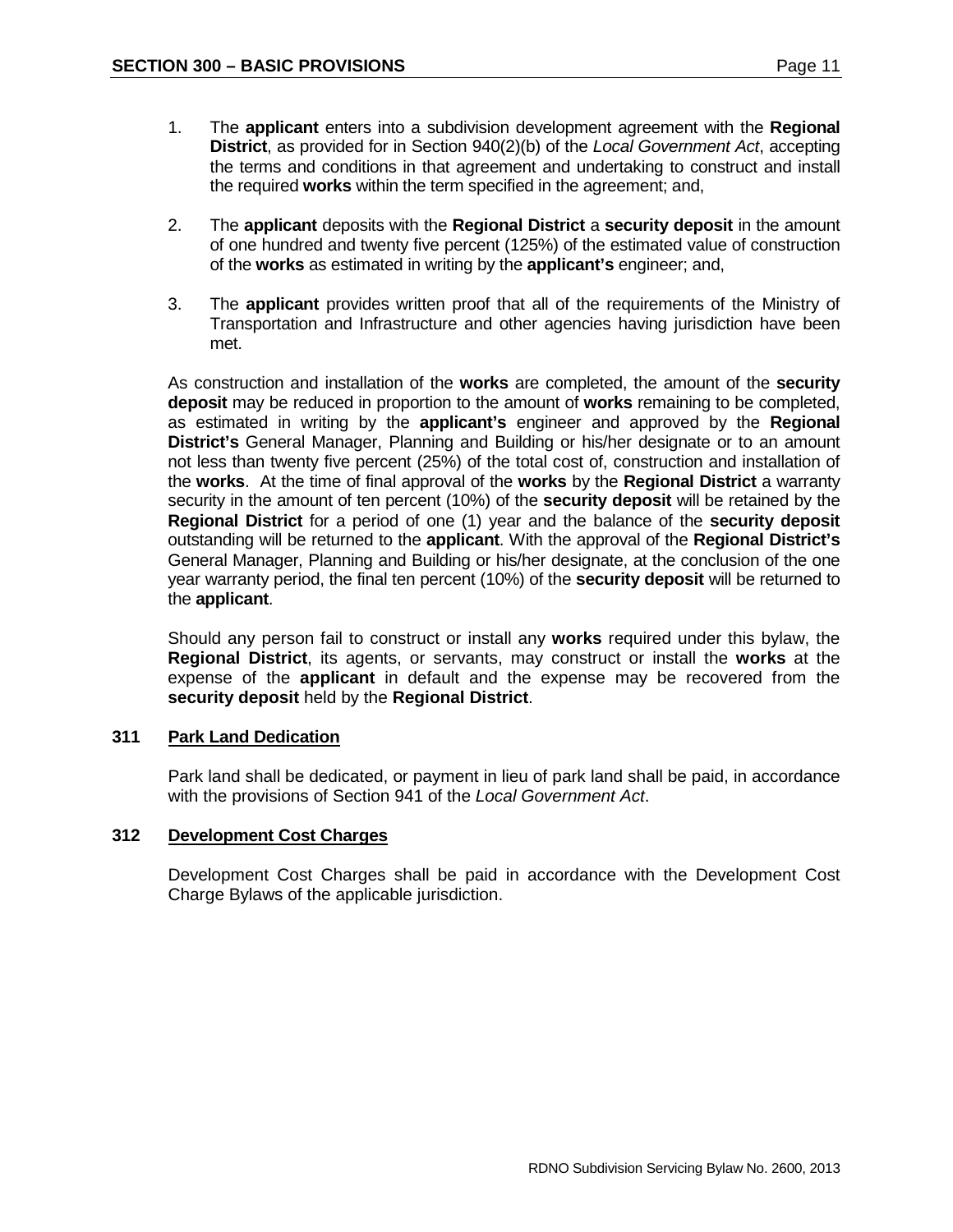# **SECTION 400 – SERVICING REQUIREMENTS**

# **401 General**

The **works** and **services** specified in this bylaw shall be required to be constructed and installed by an **applicant** prior to obtaining final approval for a plan of **subdivision** and shall be based upon the **zone** in which the land is located, as set out in:

- 1. Schedule A of the *Regional District of North Okanagan Zoning Bylaw No. 1888, 2003*, and amendments thereto;
- 2. Schedule A of *Silver Star Zoning Bylaw No. 1926, 2004*, and amendments thereto.

# **402 Highways**

All **highways** must be dedicated and constructed in accordance with the requirements of the Ministry of Transportation and Infrastructure.

Notwithstanding the above, **highways** must be dedicated by a plan of **subdivision** in accordance with the major road designations of the applicable Official Community Plan.

#### **403 Onsite Sewage Disposal**

If a **subdivision** is to be serviced with a sewage disposal system other than a **community sanitary sewage system,** an **onsite sewage disposal** system must be capable of being provided for each proposed lot in accordance with the standards prescribed by the authority having jurisdiction.

For proposed lots smaller than 2 ha in size, written confirmation from the authority having jurisdiction must be submitted to the **Regional District** stating that their requirements with regard to **onsite sewage disposal** have been satisfied.

Notwithstanding the above, a **parcel** must not be serviced by **onsite sewage disposal** if a **community sanitary sewage system** is available to service the property.

#### **404 Community Sanitary Sewage Systems**

A **community sanitary sewage system** must be provided for lots less than 1 ha in size, except those lots created pursuant to Section 946 of the *Local Government Act*, and be provided in accordance with the requirements of any authority having jurisdiction.

**Community sanitary sewage systems** shall not discharge effluent either directly or indirectly to a watercourse.

Proof of connection to a **community sanitary sewage system** must be provided and shall consist of written confirmation from the authority having jurisdiction that the **community sanitary sewage system** satisfies the requirements of the authority having jurisdiction.

# **405 Community Water System**

A **community water system** must be provided for lots less than 1 ha in size, except those lots created pursuant to Section 946 of the *Local Government Act*.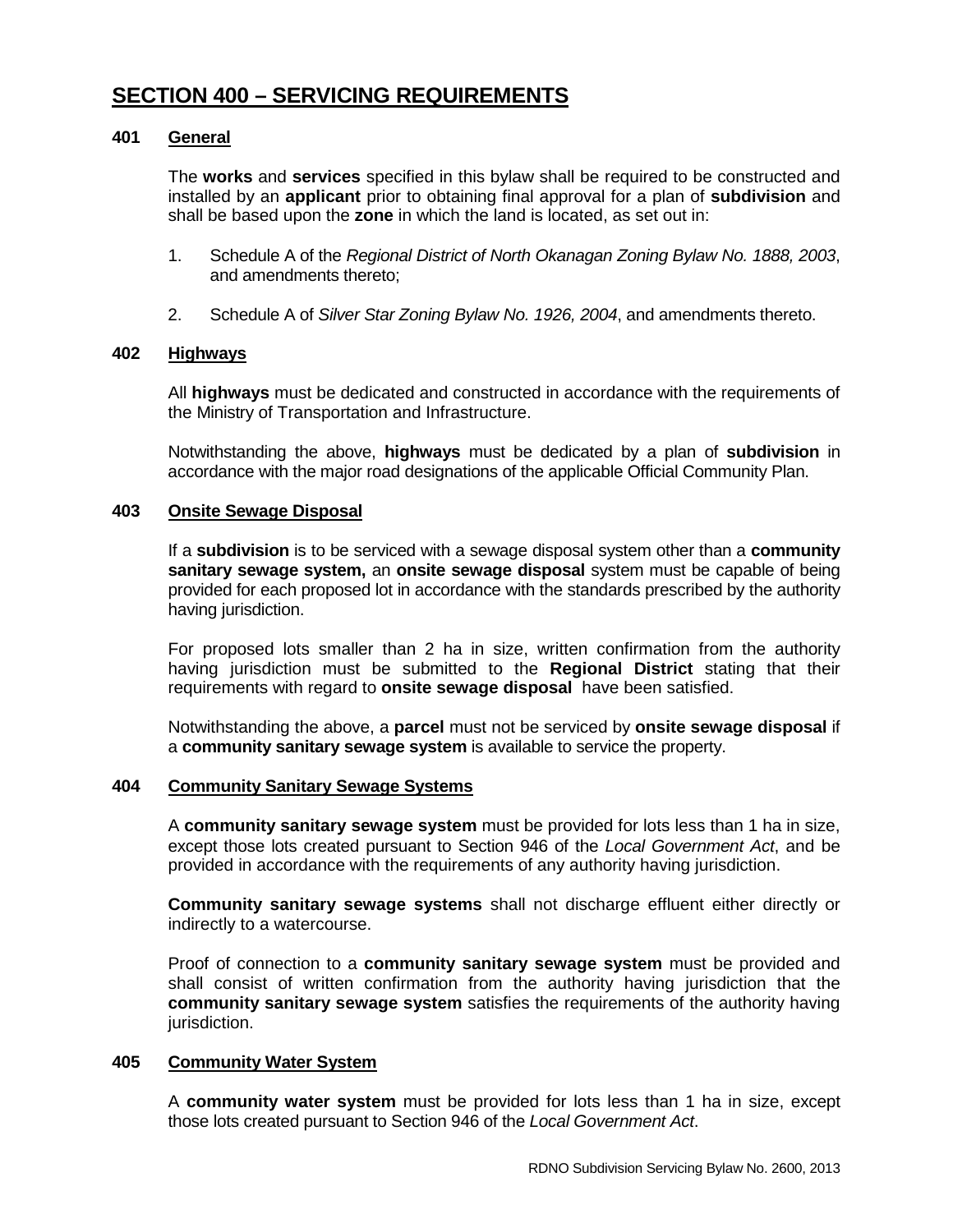Where a **community water system** is provided it must be designed and constructed in accordance with the standards and specifications of the authority having jurisdiction.

Proof of connection to a **community water system** must be provided and shall consist of written confirmation from the authority having jurisdiction that the **community water system** satisfies the requirements of the authority having jurisdiction.

In no case shall a water source other than a **community water system** service a **subdivision** occurring within the area of jurisdiction of a **community water system** unless the authority responsible for the **community water system** confirms that the **subdivision** is not required to be serviced by the system.

# **406 Potable Water Source other than a Community Water System**

If a **subdivision** is to be serviced with a water source (dug well, drilled well or surface) other than a **community water system**, each **parcel** must be serviced with a **potable water** supply. Where the water source is not located on the parcel it will service, the location and access to the water source, including any wells, water mains, and all other appurtenances, shall be protected by an easement. (See also **Section 306 Easements for Works and Services**.)

Unless exempted by this bylaw, a water sample must be taken from the water source and tested by a laboratory accredited by the Canadian Association for Environmental Analytical Laboratories to determine conformity to **potable water** standards. **Potable water** must be verified in writing by a **Qualified Water Quality Specialist** and the results must be submitted to the **Regional District**.

If the water is determined to be not potable, but can be treated in such a manner that it becomes potable as determined by a **Qualified Water Quality Specialist**, a Section 219 Covenant must be registered on the title of the subject property as a priority above financial charges stating that an occupancy permit for a dwelling will not be issued until a treatment system meeting the specifications of a **Qualified Water Quality Specialist** has been installed to ensure a **potable water** supply.

All water quality test reports must be dated not more than five (5) years prior to the date of **subdivision** application.

1. Dug Wells

Where connection to a **community water system** is not required and a dug well is proposed as a source of **potable water** for a **parcel** created by **subdivision** in all Electoral Areas, proof of water shall consist of the following:

a. A site plan must be provided indicating the location of a constructed well which must be tested by a **pumping test** that has been conducted by a **Qualified Well Driller** or a **Qualified Well Pump Installer** or a person working under the direct supervision of a **Qualified Well Driller,** a **Qualified Well Pump Installer**, or a **Qualified Professional**. **Pumping tests** of all dug wells shall be conducted during the dry months of the year, defined as the period between August 1 and March 1, or at another time of year as confirmed in writing by the **Qualified Professional** in order to determine the year-round capacity of the well. A hydrogeological report must be prepared by the **Qualified Professional** and submitted to the **Regional District.**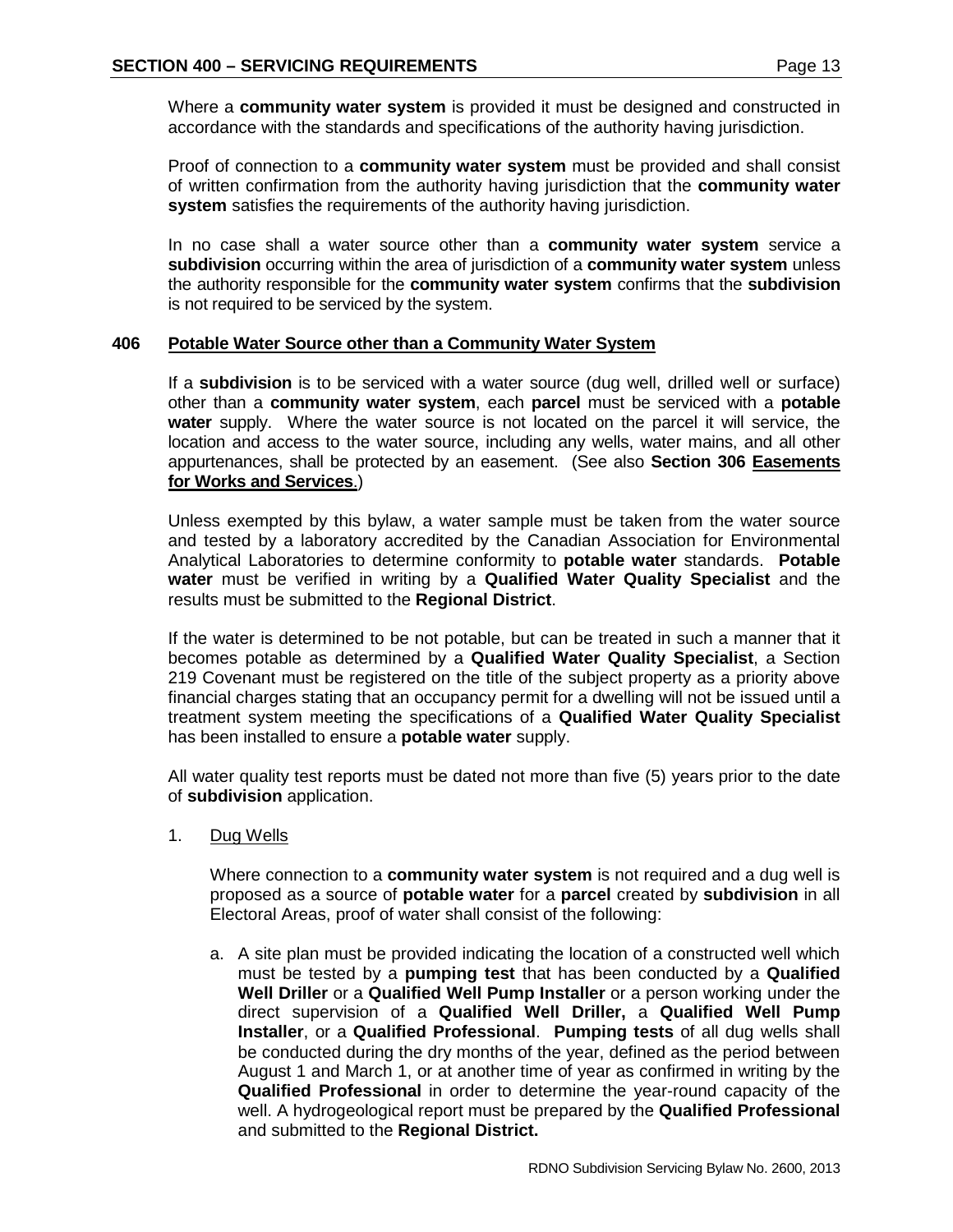- b. The hydrogeological report must demonstrate that the dug well can provide at least 6,550 litres of water per day (1.0 Imperial Gallons per Minute) per **parcel** and that this amount can be provided on a year round basis. The report must demonstrate that the use of the well will not negatively impact the use of neighbouring wells.
- c. All hydrogeological reports and **pumping tests** must be dated not more than five (5) years prior to the date of **subdivision** application.
- 2. Drilled Wells

Where connection to a **community water system** is not required and a drilled well is proposed as a source of **potable water** for a **parcel** created by **subdivision** in all Electoral Areas, proof of water shall consist of the following:

- a. A site plan must be provided indicating the location of a constructed well which must be tested by a **well yield test** conducted by a **Qualified Well Driller**, **Qualified Well Pump Installer** or a person working under the direct supervision of a **Qualified Well Driller**, a **Qualified Well Pump Installer**, or **Qualified Professional**.
- b. The **well yield test** must be submitted to the **Regional District**. A well that demonstrates a yield of at least 14 Litres per Minute (3.0 Imperial Gallons per Minute) satisfies the proof of water quantity requirements of this bylaw.

A **pumping test** must however be carried out when a **well yield test** reports less than 14 Litres per Minute (3.0 Imperial Gallons per Minute) or when a well is less than 15 m deep. A **pumping test** must be conducted by a **Qualified Well Driller** or a **Qualified Well Pump Installer** or a person working under the direct supervision of a **Qualified Well Driller**, a **Qualified Well Pump Installer** or a **Qualified Professional**. A hydrogeological report must be prepared by the **Qualified Professional** and submitted to the **Regional District**. **Pumping tests** of all drilled wells shall be conducted during the dry months of the year, defined as the period between August 1 and March 1, or at another time of year as confirmed in writing by the **Qualified Professional** in order to determine the year-round capacity of the well.

- c. In Electoral Areas "B", "C", and "F", when a **pumping test** is required, the report must demonstrate that the drilled well can provide at least 6,550 litres of water per day (1.0 Imperial Gallon per Minute) per **parcel**. The report must demonstrate that the use of the well will not negatively impact the use of neighbouring wells.
- d. In Electoral Areas "D" and "E" when a **pumping test** is required, the report must demonstrate that the drilled well can provide at least 2,273 litres of water per day (0.35 Imperial Gallons per Minute) per **parcel**. The report must demonstrate that the use of the well will not negatively impact the use of neighbouring wells.
- e. All hydrogeological reports, **pumping tests**, and **well yield tests** must be dated not more than five (5) years prior to the date of **subdivision** application.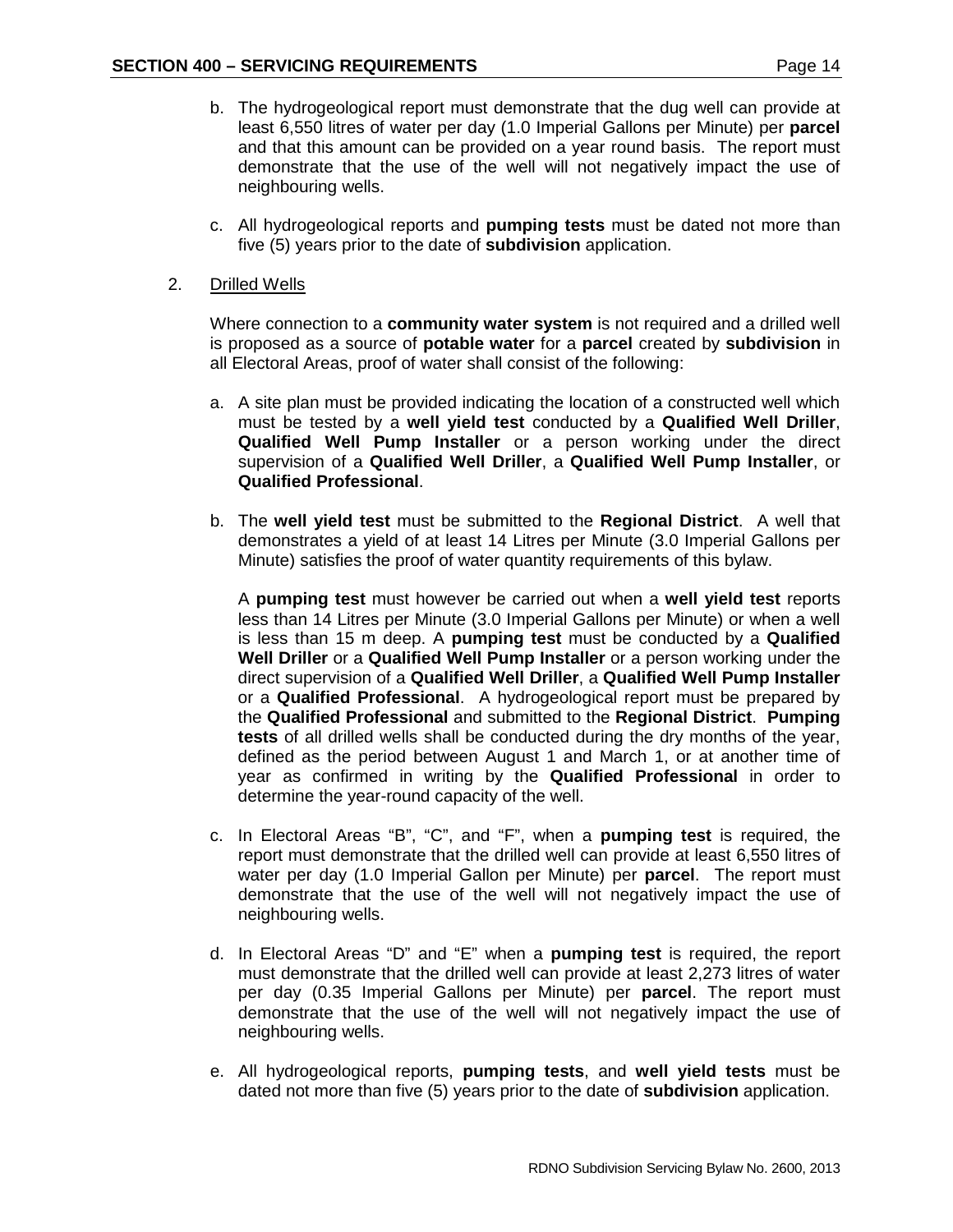Where connection to a **community water system** is not required and surface water is proposed as a source of **potable water** for a **parcel** created by **subdivision** in all Electoral Areas, submission of the following to the **Regional District** would satisfy the proof of water quantity requirements of this bylaw:

- a. A site plan indicating the location of the surface water source.
- b. Confirmation in writing from the authority having jurisdiction that a water licence will be issued pursuant to the *Water Act* that authorizes on a year round basis, a minimum quantity of 2,273 litres (500 Imperial Gallons) per day per **parcel**.

# **407 Where Proof of Water is Not Required**

- 1. Where connection to a **community water system** is not required, the **subdivision** of parcels within Electoral Area "E" may be approved without the provision of a **potable water** supply.
- **2.** Proof of water supply is not required where an existing water source serves a **legally constructed dwelling.**
- 3. The **subdivision** of parcels 2 ha (4.942 acres) or larger in size within the Country Residential **Zone** (C.R.); Non-Urban **Zone** (N.U.); or the Large Holding **Zone** (L.H.) of the **Regional District** Zoning Bylaw may be approved without the provision of a **potable water** supply if a written report is obtained from a **Qualified Professional** verifying that **potable water** of sufficient quantity is available on or to the proposed lot(s) to satisfy the requirements of this Bylaw and a covenant is registered pursuant to Section 219 of the Land Title Act prohibiting the construction or location of any residential dwelling or manufactured home on the proposed lot(s) until a **potable water** supply is provided meeting the standards of this bylaw. The covenant shall be registered as a priority over all financial charges in favour of the **Regional District** of North Okanagan.
- 4. The **subdivision** of parcels 7.2 ha (17.79 acres) or larger in size within the Non-Urban **Zone** (N.U.) and the Large Holding **Zone** (L.H.) may also be approved without the provision of a **potable water** supply or a written report from a **Qualified Professional** if a covenant is registered pursuant to Section 219 of the Land Title Act prohibiting the construction or location of any residential dwelling or manufactured home on the proposed lot(s) until a **potable water** supply is provided meeting the standards of this bylaw. The covenant shall be registered as a priority over all financial charges in favour of the **Regional District** of North Okanagan.

# **408 Street Lighting**

All street lighting serving a **subdivision** must be constructed and installed in accordance with the standards of the authority having jurisdiction.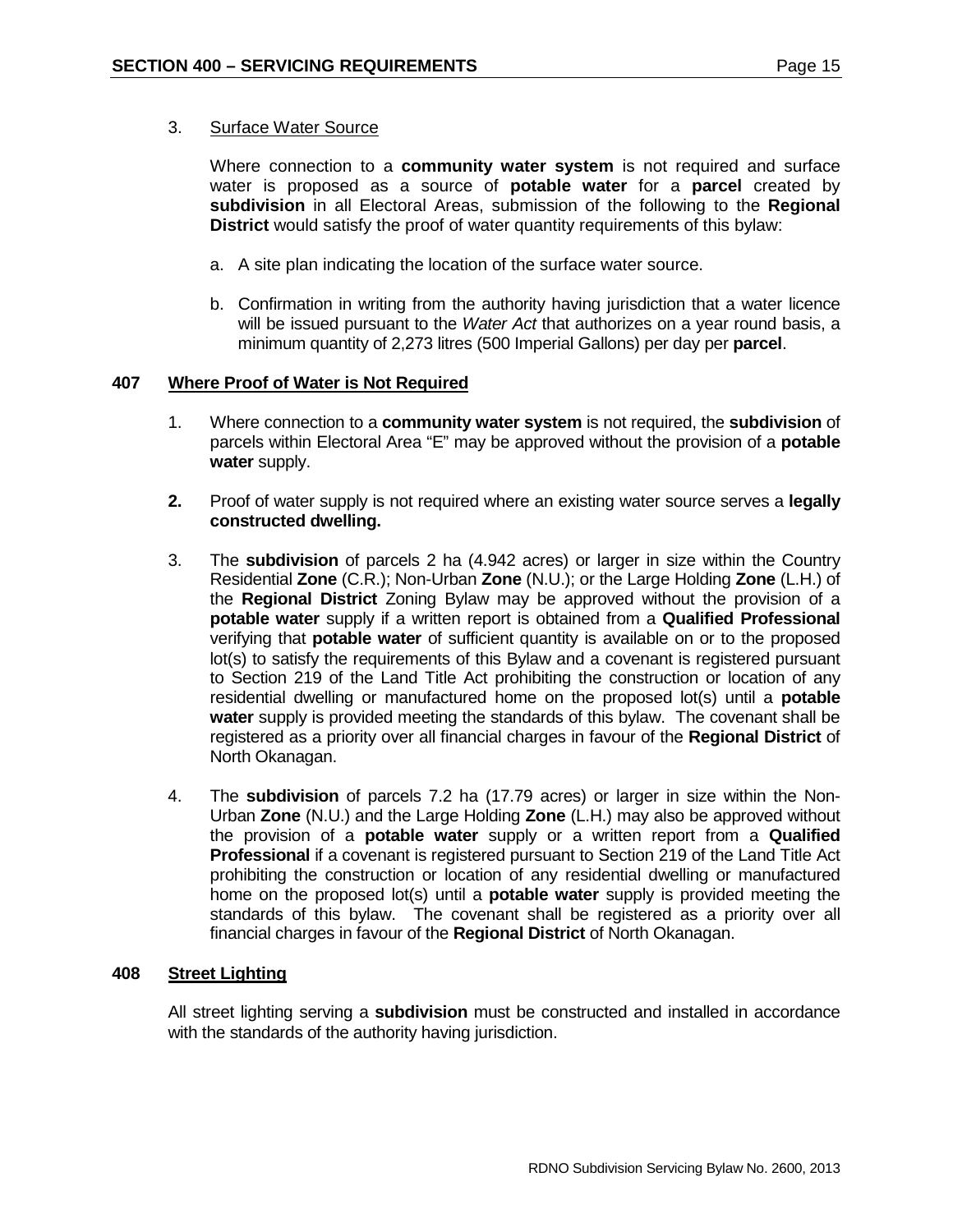- 1. Within Electoral Areas "B" and "C", all electrical distribution, telephone and cablevision wiring must be underground for all subdivisions creating lots less than 1 ha, except those lots created pursuant to Section 946 of the Local Government Act. Where existing service is overhead, underground preducting along the frontage of the lots is required.
- 2. All underground wiring services and appurtenant facilities shall be installed and approved in accordance with the standards of the authorities having jurisdiction.

# **410 Fire Hydrants**

Fire hydrants shall be provided in all **subdivisions** where the **subdivision** is serviced with fire protection and a **community water system** in accordance with the standards of the fire department or **community water system** having jurisdiction.

# **411 Hydro**

- 1. Within Electoral Areas "B", "C", and "F", **hydro** service shall be provided for all subdivisions of lots less than 7.2 ha (17.79 acres) in size except for those subdivisions pursuant to Section 946 of the Local Government Act.
- 2. All **hydro** facilities shall be installed and approved in accordance with the standards of the authority having jurisdiction.